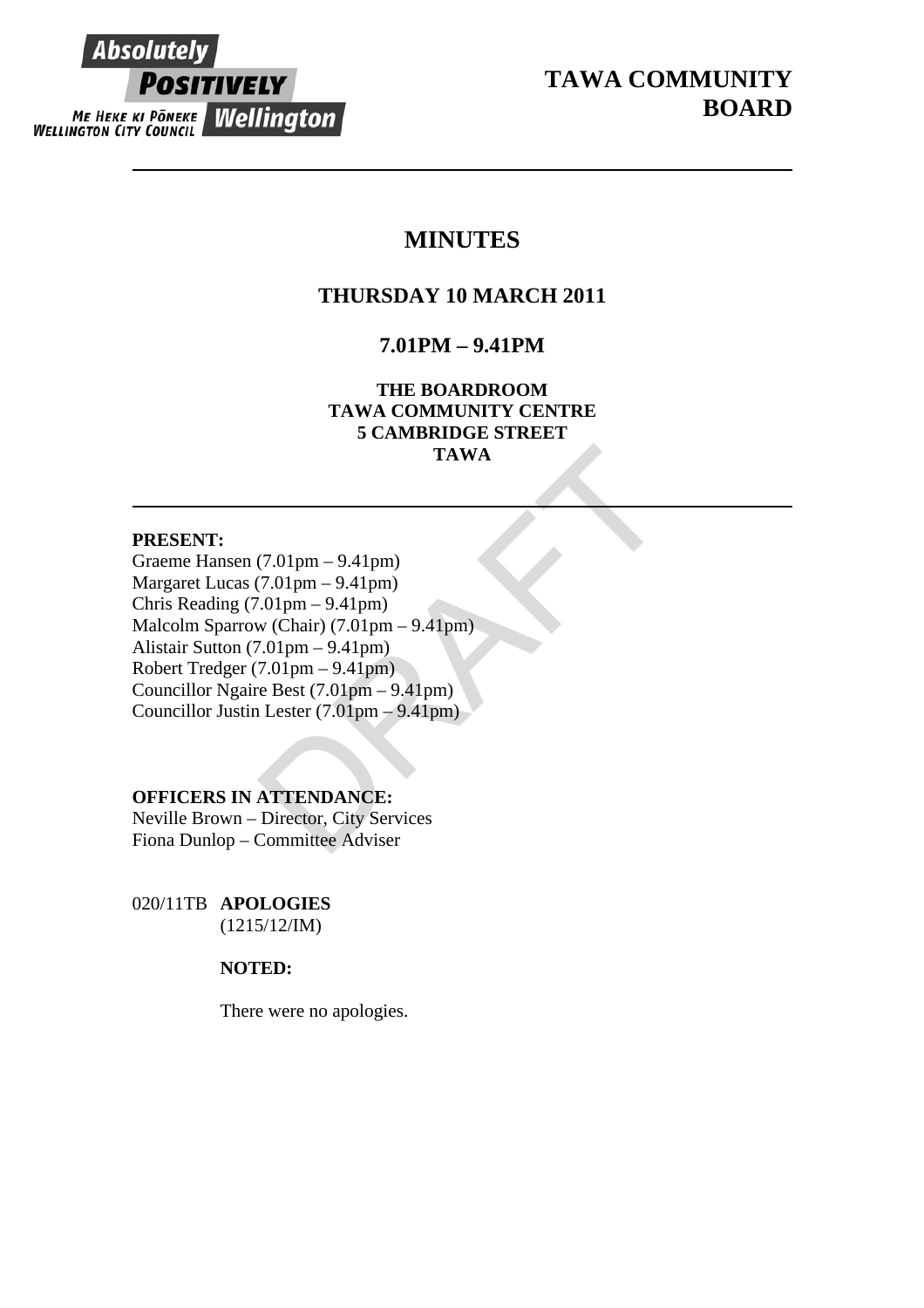#### 021/11TB **MINUTES FOR CONFIRMATION** (1215/12/IM)

**Moved Malcolm Sparrow, seconded Graeme Hansen, the motion that the Tawa Community Board approve the minutes of the meeting held on Thursday 10 February 2011 having been circulated, be taken as an accurate record of that meeting.** 

**The motion was put motion and was declared CARRIED.**

#### **RESOLVED:**

*THAT the Tawa Community Board:* 

Approve the minutes of the meeting held on Thursday<br>2011 having been circulated, be taken as an accurate<br>meeting.<br>NELICTS OF INTEREST DECLARATIONS<br>5/12/IM)<br>ED:<br>LIC PARTICIPATION<br>5/12/IM)<br>ED:<br>e was no public participation *1. Approve the minutes of the meeting held on Thursday 10 February 2011 having been circulated, be taken as an accurate record of that meeting.* 

#### 022/11TB **CONFLICTS OF INTEREST DECLARATIONS** (1215/12/IM)

#### **NOTED:**

There were no conflicts of interest.

#### 023/11TB **PUBLIC PARTICIPATION** (1215/12/IM)

#### **NOTED:**

There was no public participation.

#### 024/11TB **TAWA VOLUNTEER FIRE BRIGADE** (1215/12/IM) (ORAL REPORT)

#### **NOTED:**

Mike Farrand – Chief Fire Officer was in attendance for this item. Chief Fire Officer Farrand updated the Board on the activities of the Tawa Volunteer Fire Brigade.

2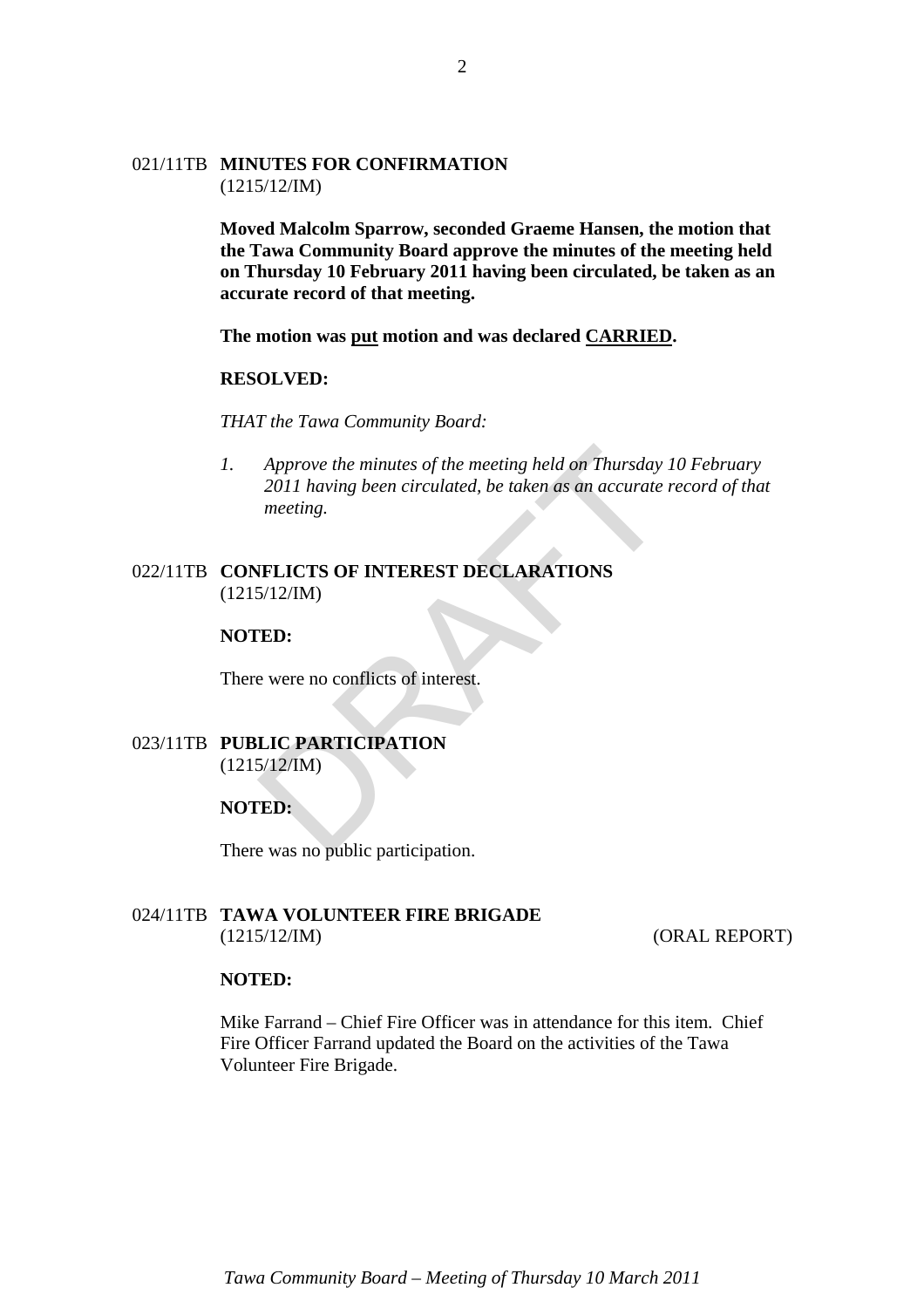### 025/11TB **COMMUNITY SPEAKER**

#### **NOTED:**

Nick Leggett – Mayor of Porirua City was in attendance for this item. Mayor Leggett was accompanied by Councillors Denys Latham and Tim Sheppard.

Mayor Leggett spoke about a number of items of common interest to the Board and Porirua City Council.

Councillors Sheppard and Latham both spoke to the Board about their individual responsibilities as Councillors.

# **THEATION FACILITIES AND PROGRAMMES: 2**<br>
12011<br>
12011<br>
1212/IM)<br>
1212/IM)<br> **ED:**<br>
12. Rigler – Recreation Manager Northern was in attendant<br>
12. Rigler – Recreation Manager Northern was in attendant<br>
12. Rigler – Recreatio 026/11TB **RECREATION FACILITIES AND PROGRAMMES: 2ND QUARTER 2010/2011**

Report of Lynda Rigler – Recreation Manager Northern. (1215/12/IM) (REPORT 3)

#### **NOTED:**

Lynda Rigler – Recreation Manager Northern was in attendance for this item.

**Moved Malcolm Sparrow, seconded Robert Tredger, the substantive motion.** 

#### **The substantive motion was put and declared CARRIED.**

#### **RESOLVED:**

*THAT the Tawa Community Board:* 

*1. Receive the information.* 

#### 027/11TB **WILLOWBANK ROAD UPDATE**

Report of Charles Agate - Area Traffic Engineer. (1215/12/IM) (REPORT 4)

#### **NOTED:**

Charles Agate - Area Traffic Engineer was in attendance for this item.

**Moved Malcolm Sparrow, seconded Graeme Hansen, the substantive motion.** 

**The substantive motion was put and was declared CARRIED.** 

*Tawa Community Board – Meeting of Thursday 10 March 2011*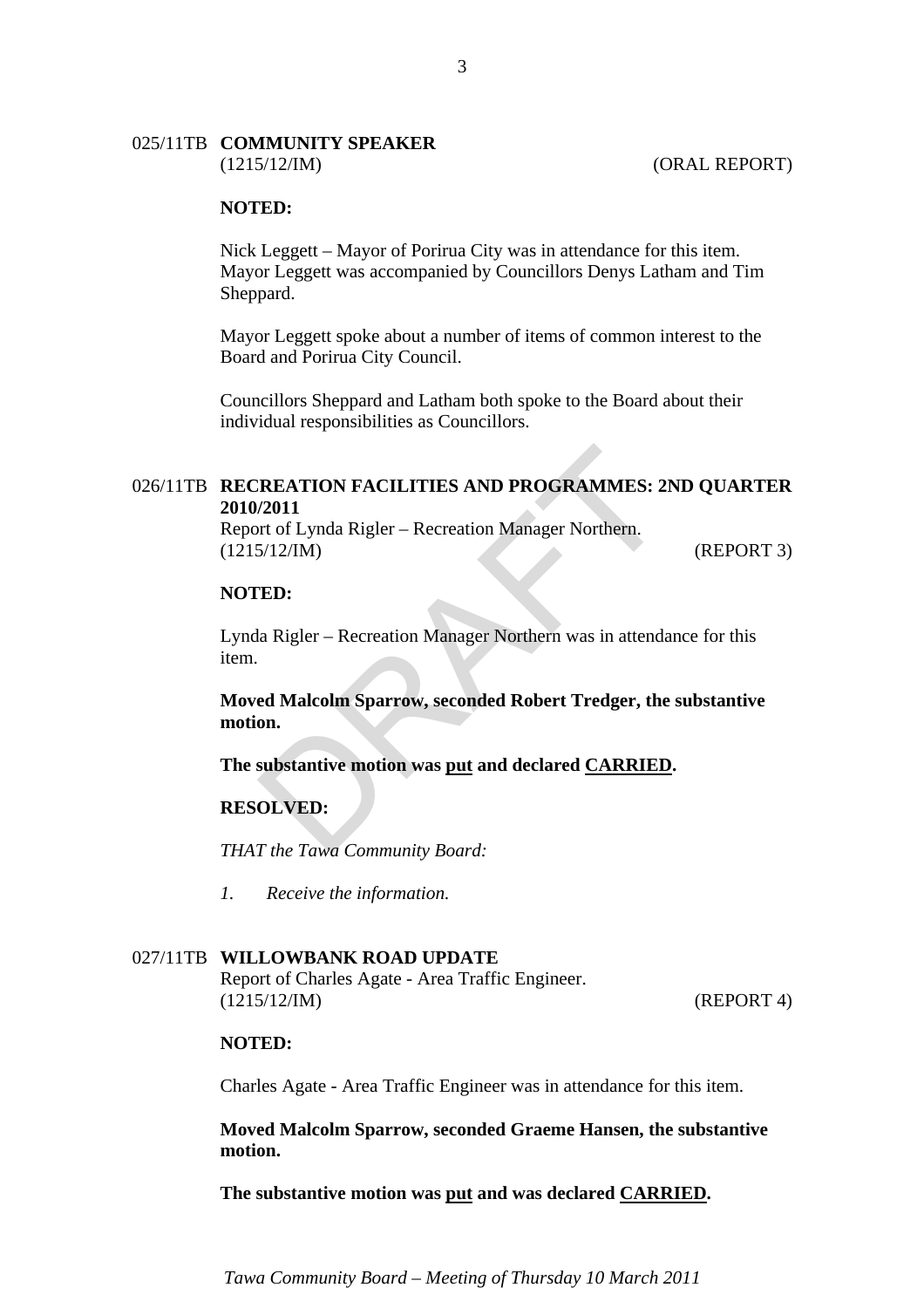#### **RESOLVED:**

*THAT the Tawa Community Board:* 

- *1. Receive the information.*
- *2. Note that the Council Officers have not received the full support of the residential community, as required by the decision of the Board at its 10 June 2010 meeting (appendix two of the officer's report).*
- *3. Recommend that the Board supports the installation of threshold signage, a driver feedback sign, and road marking as outlined in the June 2010 Report*

#### 028/11TB **WASTE MANAGEMENT – REGIONAL WASTE ASSESSMENT** (1215/12/IM) (ORAL REPORT)

#### **NOTED:**

STE MANAGEMENT – REGIONAL WASTE ASSI<br>
5/12/IM) (C<br>
TED:<br>
n Smith – Principal Policy Adviser was in attendance for<br>
h spoke to the Board on the implementation of the Was<br>
2008.<br> **KING – HINAU AND COLLINS AVENUES**<br>
rt of Boa Bryan Smith – Principal Policy Adviser was in attendance for this item. Mr Smith spoke to the Board on the implementation of the Waste Minimisation Act 2008.

#### 029/11TB **PARKING – HINAU AND COLLINS AVENUES**

Report of Board Member Graeme Hansen. (1215/12/IM) (REPORT 6)

**Moved Graeme Hansen, seconded Councillor Lester, the motion that the report lie on the table until the next meeting of the Board.** 

**The motion was put and was declared CARRIED.** 

#### **RESOLVED:**

*THAT the Tawa Community Board:* 

*1. Lie the report on the table until the next meeting of the Board.* 

#### 030/11TB **TAWA PRIMARY SCHOOLS' CITIZENSHIP AWARD**

Report of Malcolm Sparrow – Chair, Tawa Community Board. (1215/12/IM) (REPORT 7)

**Moved Malcolm Sparrow, seconded Councillor Best, the substantive motion.** 

**The substantive motion was put and was declared CARRIED.** 

*Tawa Community Board – Meeting of Thursday 10 March 2011*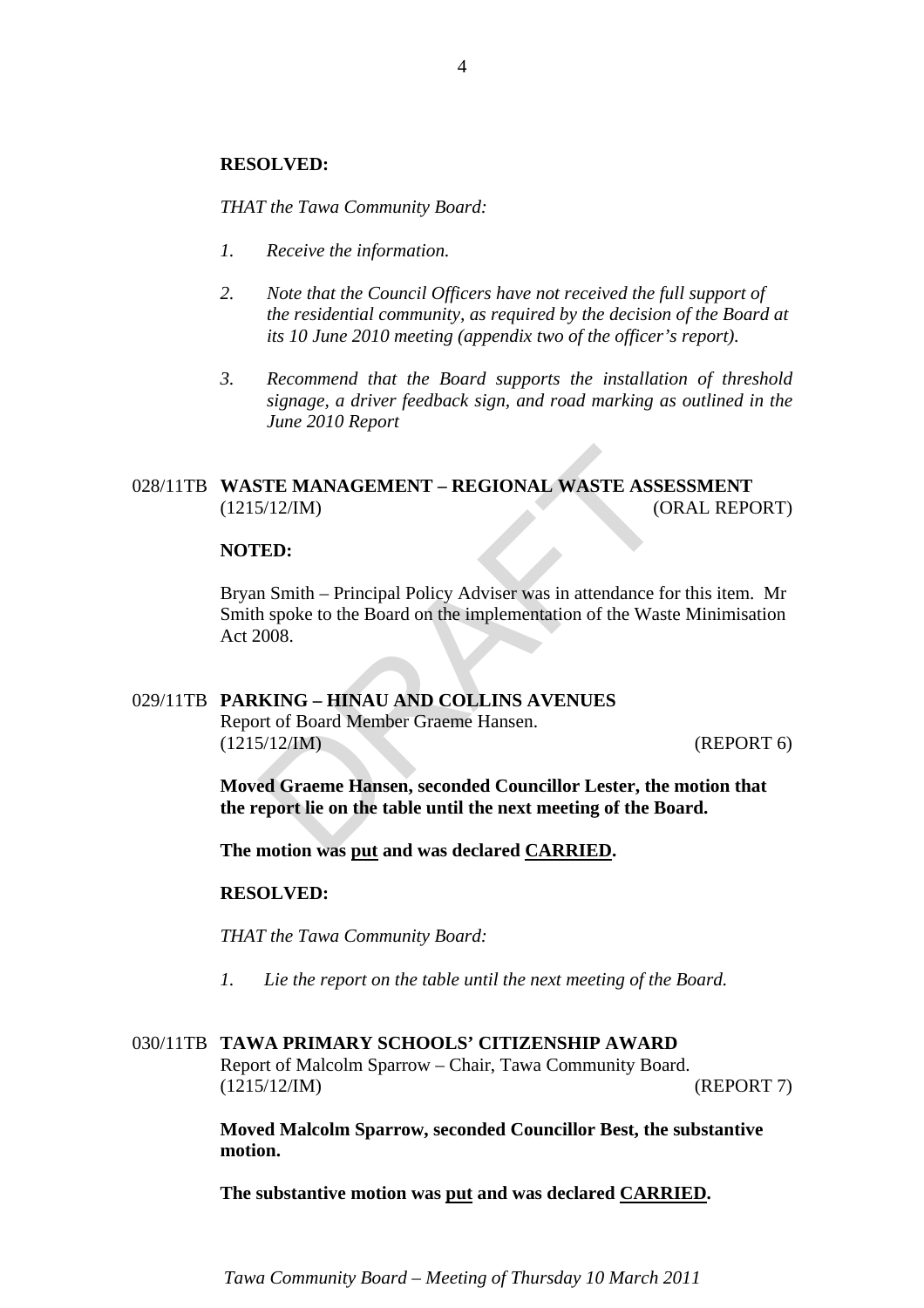#### **RESOLVED:**

*THAT the Tawa Community Board:* 

- *1. Receive the information.*
- *2. Agree to establish the Tawa Primary Schools' Citizenship Award and fund it on an annual basis.*

#### 031/11TB **TAWA COMMUNITY BOARD NEWSLETTER** (1215/12/IM) (ORAL REPORT)

#### **NOTED:**

**ED:**<br>
Board noted that a printed newsletter had been circulatents of Tawa. The Chair advised that he had received f<br>
ating there are more people who would like to receive t<br>
Link newsletter via email.<br>
ETITION – TURF IN T The Board noted that a printed newsletter had been circulated to the residents of Tawa. The Chair advised that he had received feedback indicating there are more people who would like to receive the monthly TawaLink newsletter via email.

#### 032/11TB **E-PETITION – TURF IN TAWA** (1215/12/IM) (ORAL REPORT)

#### **NOTED:**

The Board noted that the e-Petition was open and would be closing on Friday 11 March 2011. The e-Petition is scheduled to be received by the Strategy and Policy Committee at a meeting in April 2011.

#### 033/11TB **TAWA COMMUNITY BOARD COMMUNITY PLAN** (1215/12/IM) (ORAL REPORT)

#### **NOTED:**

The Chair advised that a stakeholders meeting is scheduled for Sunday 27 March 2011. A letter is to be circulated to stakeholders advising of the date.

#### 034/11TB **RESOURCE CONSENT APPROVALS AND APPLICATIONS FOR 29 JANUARY 2011 TO 25 FEBRUARY 2011**

Report of Bill Stevens – Manager Development Planning and Compliance, North and West. (1215/12/IM) (REPORT 11)

**Moved Malcolm Sparrow, seconded Margaret Lucas, the substantive motion.** 

*Tawa Community Board – Meeting of Thursday 10 March 2011*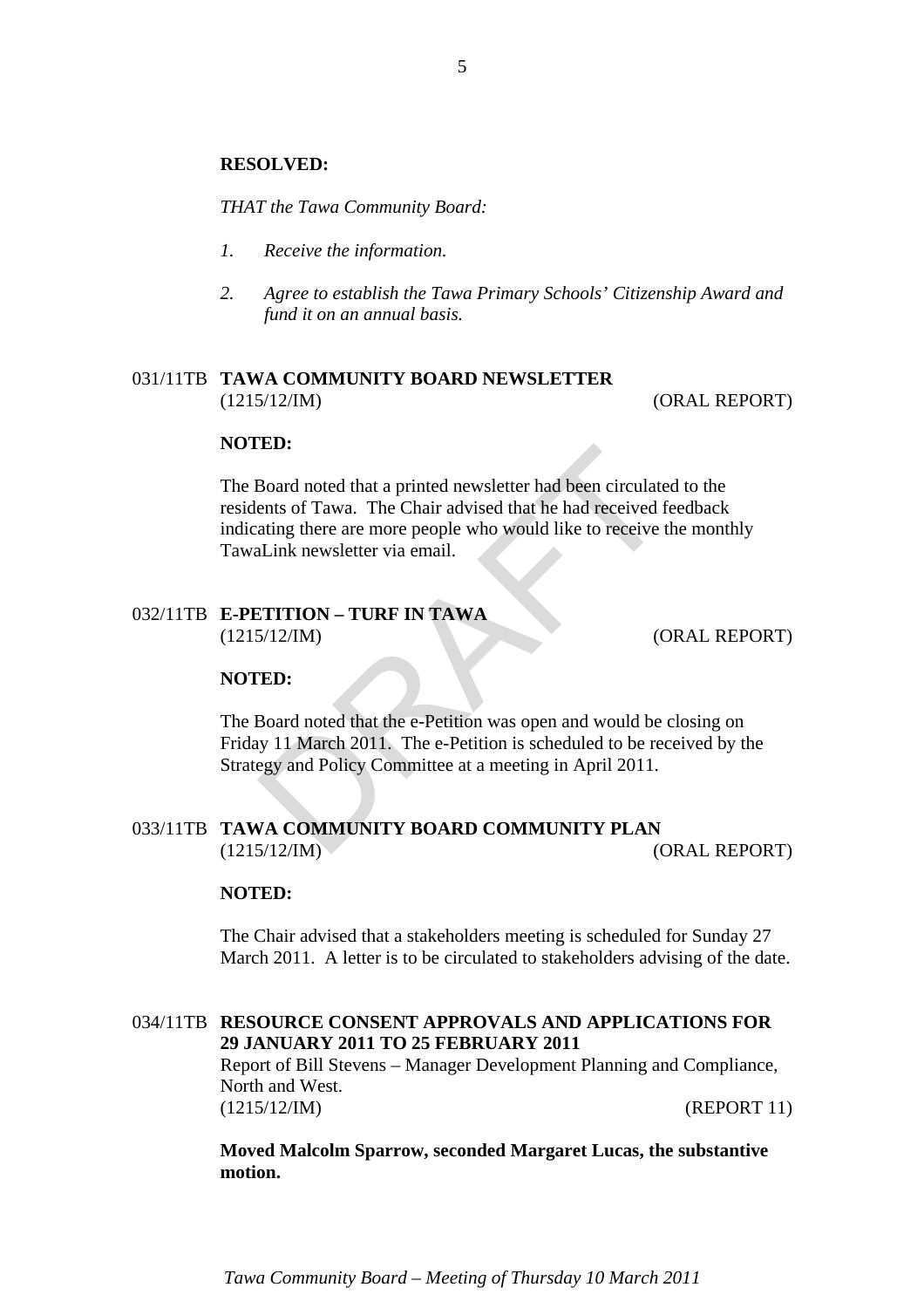#### **The substantive motion was put and was declared CARRIED.**

#### **RESOLVED:**

*THAT the Tawa Community Board:* 

*1. Receive the information.* 

### 035/11TB **REPORTS BACK COMMITTEES/PORTFOLIO RESPONSIBILITIES**

(1215/12/IM) (ORAL REPORT)

#### **NOTED:**

- 1. Alistair Sutton advised that he had nothing to report.
- Alistair Sutton advised that he had nothing to report.<br>Ngaire Best advised that she had been to the recent "tu<br>sod" and blessing for the Westchester Drive extension<br>advised that she had been at the Strategy and Policy C<br>me 2. Ngaire Best advised that she had been to the recent "turning of the sod" and blessing for the Westchester Drive extension. She also advised that she had been at the Strategy and Policy Committee meeting which considered the 2011/2012 Draft Annual Plan for recommendation to Council.
- 3. Chris Reading advised that he is aware of concern regarding the redevelopment of the Woolworths site. He also commented that he is awaiting further information regarding hanging baskets in the Main Road.
- 4. Councillor Lester advised that he has had discussions with Officers regarding artificial turfs. He also has been at the Strategy and Policy Committee meeting which considered the 2011/2012 Draft Annual Plan for recommendation to Council.
- 5. Graeme Hansen advised that he has been busy with roading issues. He also advised that he is aware that the Tawa Emergency Management Group hasn't met for a considerable length of time.
- 6. Robert Tredger advised that he had attended the Strategy and Policy Committee meeting which considered the 2011/2012 Draft Annual Plan for recommendation to Council. He also advised of a rat problem in Duncan Street and that he had been in contact with Railways to sort the matter out.
- 7. Margaret Lucas advised that she has been busy with the e-Petition. She also advised that the Tawa Historical Society had been in contact with her regarding the Tawa Railway Station building.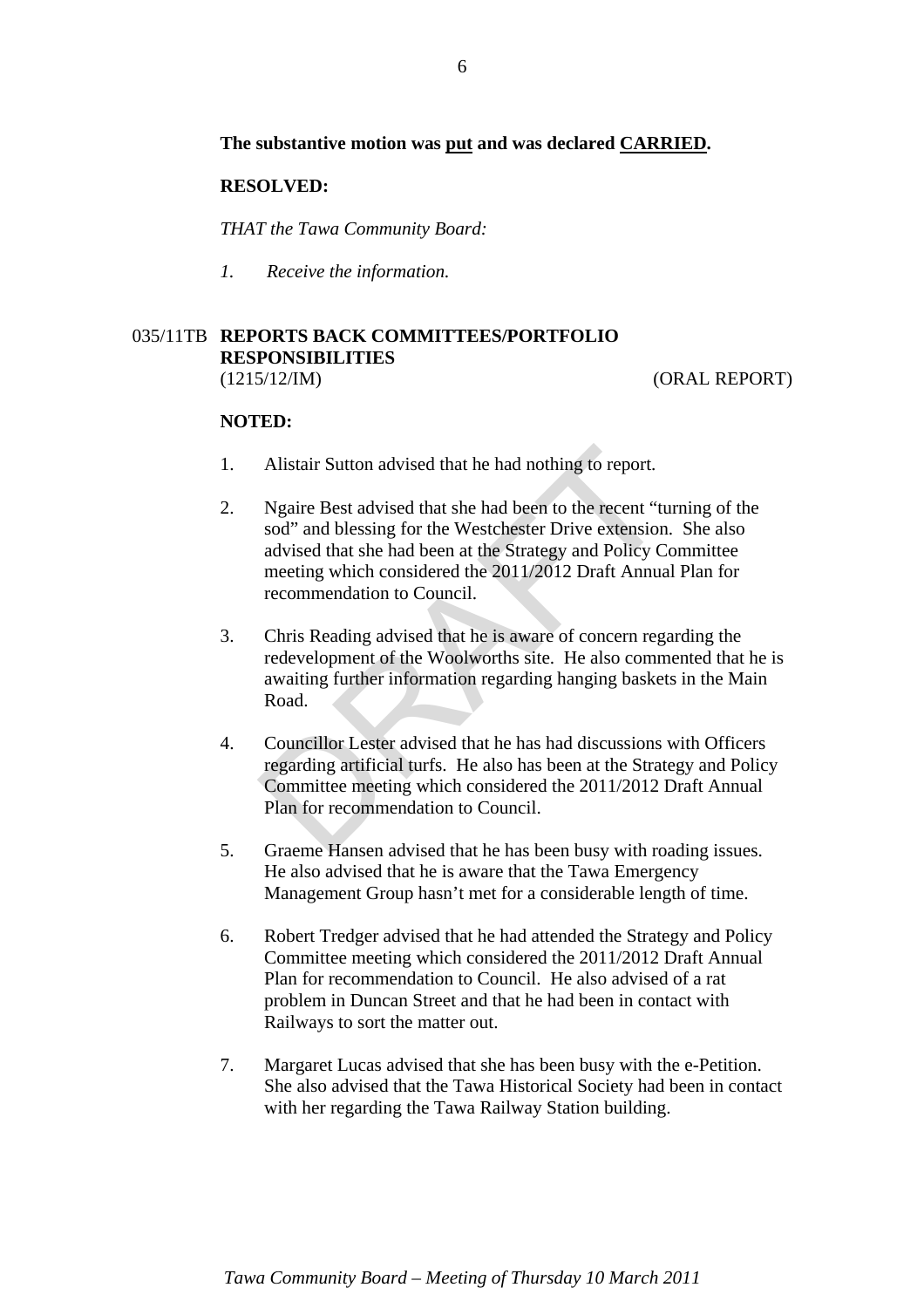8. Malcolm Sparrow advised that he had meet with an official from the Ministry of Culture and Heritage who advised that the analogue television service will be switched off in 2013. He also advised that the Community notice board outside the Community Centre is of concern as the Board were unable to put information in it regarding the e-Petition.

#### 036/11TB **FORWARD PROGRAMME**

Report of Fiona Dunlop – Committee Adviser. (1215/12/IM) (REPORT 13)

#### **Moved Malcolm Sparrow, seconded Alistair Sutton, the substantive motion with additions to the forward programme as follows:**

#### **Thursday 14 April 2011**

- Recreation Facilities January to March 2011 quarter
- Parking: Hinau Street and Collins Avenue
- Parking: Main Road Tawa

# on with additions to the forward programme as font<br>rsday 14 April 2011<br>Recreation Facilities – January to March 2011 quarter<br>Parking: Hinau Street and Collins Avenue<br>Parking: Main Road Tawa<br>rsday 11 August 2011 (move from **Thursday 11 August 2011 (move from 9 June 2011 meeting)**  Quarterly Updates

• Recreation Wellington April to June 2011 Quarter

#### **The substantive motion as amended was put and declared CARRIED.**

#### **RESOLVED:**

*THAT the Tawa Community Board:* 

- *1. Receive the information.*
- *2. Approve the work programme for the upcoming meetings.*

| Thursday 14 April 2010                                       |
|--------------------------------------------------------------|
| <b>Standing Items:</b>                                       |
| Policing in Tawa                                             |
| <b>Community Speaker</b>                                     |
| <b>Resource Consents</b>                                     |
| <b>Upcoming Areas of Consultation</b>                        |
| Reports back                                                 |
| <b>Forward Programme</b>                                     |
| Tawa Community Plan Report Back                              |
| Classification of Land under the Reserves Act 1977           |
| Removal of Community Building on Recreation Reserve          |
| 2011 Council Submission Programme                            |
| <b>Recreation Facilities – January to March 2011 quarter</b> |
| <b>Parking: Hinau Street and Collins Avenue</b>              |